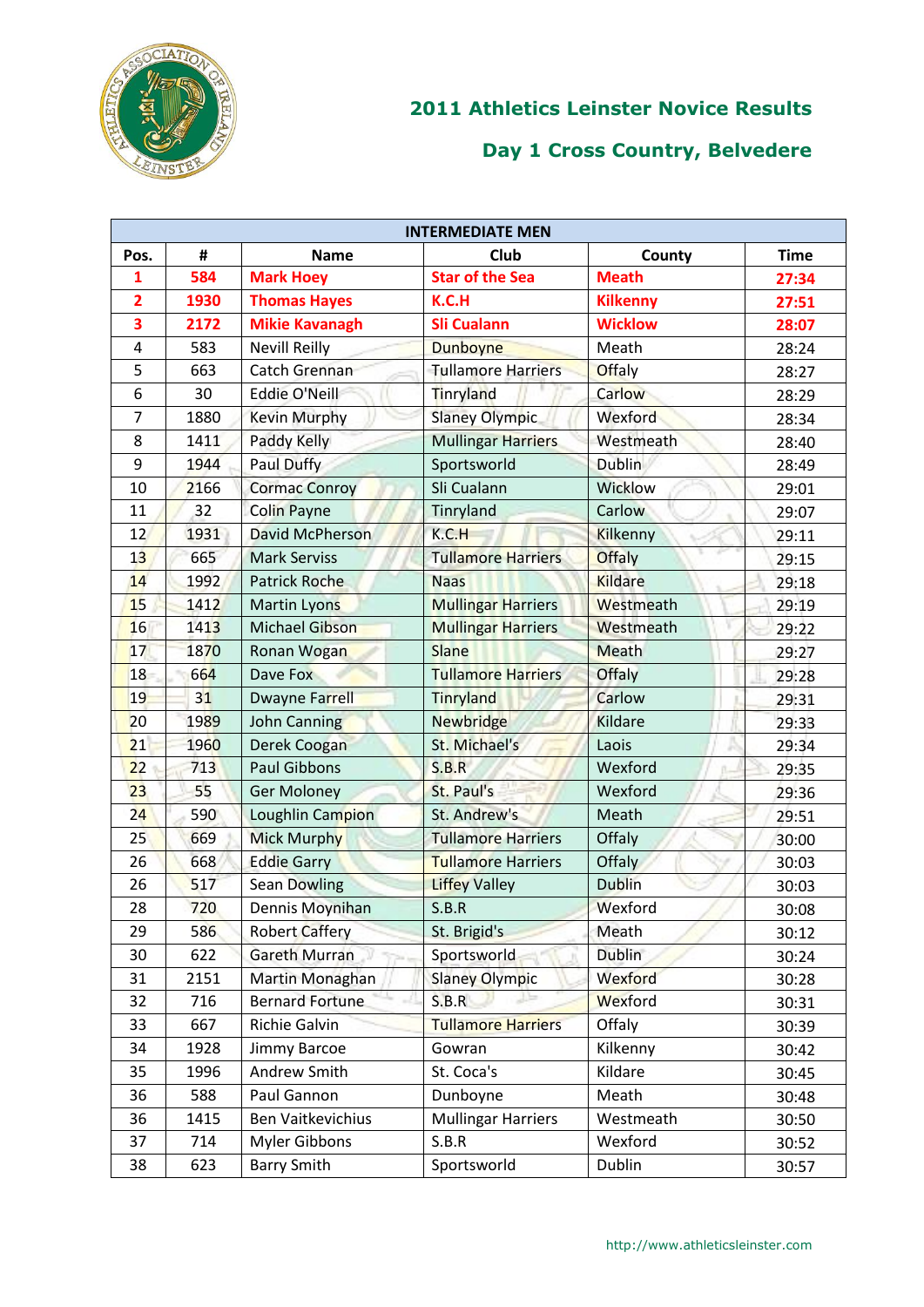

|      | <b>INTERMEDIATE MEN</b> |                        |                           |                |             |  |  |
|------|-------------------------|------------------------|---------------------------|----------------|-------------|--|--|
| Pos. | #                       | <b>Name</b>            | Club                      | County         | <b>Time</b> |  |  |
| 40   | 618                     | Damien Kelly           | Sportsworld               | <b>Dublin</b>  | 30:58       |  |  |
| 41   | 710                     | Jimmy Mc Cormack       | North Laois               | Laois          | 31:01       |  |  |
| 42   | 2167                    | <b>Tony Collins</b>    | Sli Cualann               | Wicklow        | 31:07       |  |  |
| 43   | 513                     | Paul Balfe             | <b>Liffey Valley</b>      | Dublin         | 31:13       |  |  |
| 44   | 2147                    | John Baldwin           | Kilcoole                  | <b>Wicklow</b> | 31:14       |  |  |
| 45   | 1998                    | Larry Kelly            | St. Coca's                | Kildare        | 31:15       |  |  |
| 46   | 1416                    | David Fagan            | <b>Mullingar Harriers</b> | Westmeath      | 31:16       |  |  |
| 46   | 2144                    | David Walsh            | <b>North Laois</b>        | Laois          | 31:16       |  |  |
| 48   | 1884                    | Michael Jordan         | <b>Slaney Olympic</b>     | Wexford        | 31:27       |  |  |
| 49   | 717                     | Dave Leonard           | S.B.R                     | Wexford        | 31:31       |  |  |
| 50   | 1993                    | <b>Ashton Farrell</b>  | <b>Naas</b>               | Kildare        | 31:37       |  |  |
| 51   | 621                     | <b>Kevin Curran</b>    | Sportsworld               | <b>Dublin</b>  | 31:43       |  |  |
| 52   | 670                     | <b>Brendan Abbott</b>  | <b>Tullamore Harriers</b> | <b>Offaly</b>  | 31:48       |  |  |
| 53   | 518                     | Diarmuid o Sullivan    | <b>Liffey Valley</b>      | <b>Dublin</b>  | 31:57       |  |  |
| 54   | 494                     | <b>Kurt Nowak</b>      | <b>Menapians</b>          | Wexford        | 32:03       |  |  |
| 55   | 619                     | <b>Conor Butler</b>    | Sportsworld               | <b>Dublin</b>  | 32:04       |  |  |
| 56   | 595                     | Derek Hunter           | Dunshaughlin              | Meath          | 32:06       |  |  |
| 57   | 1885                    | Niall O'Connor         | <b>Slaney Olympic</b>     | Wexford        | 32:27       |  |  |
| 58   | 715                     | Pat o Neill            | S.B.R                     | Wexford        | 32:34       |  |  |
| 59   | 1933                    | Lyndon Barcoe          | Gowran                    | Kilkenny       | 32:42       |  |  |
| 60   | 384                     | Larry Lacey            | St. Joseph's              | Kilkenny       | 32:49       |  |  |
| 61   | 521                     | <b>Richard Oakley</b>  | <b>Liffey Valley</b>      | <b>Dublin</b>  | 32:51       |  |  |
| 62   | 718                     | Jim o Mahony           | S.B.R                     | Wexford        | 32:56       |  |  |
| 63   | 522                     | <b>Brendan Radford</b> | <b>D.M.P.</b>             | Wexford        | 32:59       |  |  |
| 64   | 1932                    | <b>Denis Carrigan</b>  | K.C.H                     | Kilkenny       | 33:18       |  |  |
| 65   | 519                     | <b>Darren Spring</b>   | <b>Liffey Valley</b>      | <b>Dublin</b>  | 33:24       |  |  |
| 66   | 671                     | <b>Darren Butler</b>   | <b>Tullamore Harriers</b> | <b>Offaly</b>  | 33:35       |  |  |
| 67   | 719                     | <b>Willie Rossiker</b> | S.B.R                     | Wexford        | 33:50       |  |  |
| 68   | 389                     | <b>Rocky Mernagh</b>   | St. Joseph's              | Kilkenny       | 33:57       |  |  |
| 69   | 587                     | Rory Kavannagh         | Dunboyne                  | Meath          | 34:00       |  |  |
| 70   | 632                     | Michael Cornyn         | Dunboyne                  | Meath          | 34:07       |  |  |
| 71   | 633                     | Tony o Neill           | Dunboyne                  | Meath          | 34:12       |  |  |
| 72   | 520                     | John Parker            | <b>Liffey Valley</b>      | <b>Dublin</b>  | 34:15       |  |  |
| 73   |                         | Eoin Power             | S.B.R                     | Wexford        | 34:42       |  |  |
| 74   | 1924                    | Muris Brick            | Gowran                    | Kilkenny       | 35:13       |  |  |
| 75   | 388                     | Sean Hokey             | St. Joseph's              | Kilkenny       | 35:46       |  |  |
| 76   | 1929                    | Michael Ryan           | St. Joseph's              | Kilkenny       | 35:56       |  |  |
| 77   | 1452                    | Paddy Daly             | <b>Mullingar Harriers</b> | Westmeath      | 36:01       |  |  |
| 78   | 634                     | Aidan Keegan           | Dunboyne                  | Meath          | 37:01       |  |  |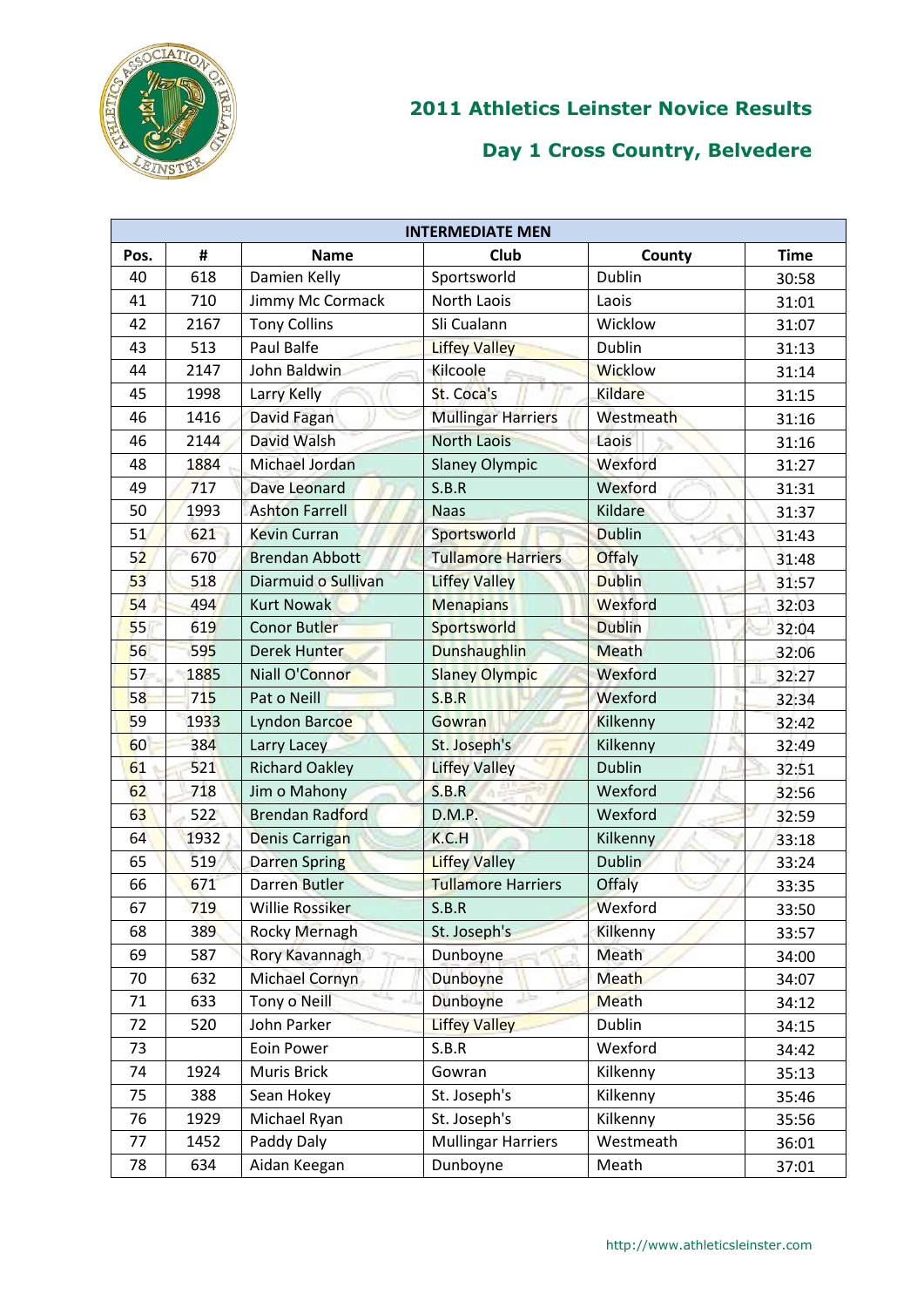

| <b>INTERMEDIATE MEN</b> |      |               |             |         |       |  |
|-------------------------|------|---------------|-------------|---------|-------|--|
| Pos.                    | π    | <b>Name</b>   | Club        | County  | Time  |  |
| 7۹                      | 2168 | Twah Kinsella | Sli Cualann | Wicklow | 40:22 |  |

|                | <b>INTERMEDIATE WOMEN</b> |                          |                           |                 |             |  |  |
|----------------|---------------------------|--------------------------|---------------------------|-----------------|-------------|--|--|
| Pos.           | #                         | <b>Name</b>              | Club                      | County          | <b>Time</b> |  |  |
| 1              | 432                       | <b>Leona O'Reilly</b>    | <b>Liffey Valley</b>      | <b>Dublin</b>   | 15:36       |  |  |
| $\overline{2}$ | 1899                      | <b>Dervila Holmes</b>    | <b>Donore</b>             | <b>Dublin</b>   | 15:52       |  |  |
| 3              | 309                       | <b>Maria Griffin</b>     | St. Joseph's              | <b>Kilkenny</b> | 15:59       |  |  |
| 4              | 1898                      | <b>Aoife Rickard</b>     | Donore                    | <b>Dublin</b>   | 16:06       |  |  |
| 5              | 599                       | <b>Emilia Dan</b>        | Dunboyne                  | Meath           | 16:08       |  |  |
| 6              | 1344                      | Nathalie Sokolowska      | Sportsworld               | <b>Dublin</b>   | 16:11       |  |  |
| $\overline{7}$ | 1956                      | Olivia Sheerin           | St. Michael's             | Laois           | 16:13       |  |  |
| $\overline{7}$ | $\overline{0}$            | Shauna Moore             | <b>GUEST</b>              | <b>GUEST</b>    | 16:17       |  |  |
| 8              | 1097                      | <b>Catherine Murphy</b>  | <b>Slaney Olympic</b>     | Wexford         | 16:19       |  |  |
| 9              | 434                       | Lena Sinclair            | <b>Liffey Valley</b>      | <b>Dublin</b>   | 16:26       |  |  |
| 10             | 1338                      | Aoife Joyce              | <b>Crusaders</b>          | <b>Dublin</b>   | 16:32       |  |  |
| 11             | 1345                      | <b>Ruth Kelly</b>        | Sportsworld               | <b>Dublin</b>   | 16:35       |  |  |
| 12             | 1900                      | Suzanne O'Hagan          | <b>Donore</b>             | <b>Dublin</b>   | 16:41       |  |  |
| 13             | 1343                      | Ciara Foster             | Sportsworld               | <b>Dublin</b>   | 16:44       |  |  |
| 14             | 601                       | Ursula Byrne             | <b>Dunshaughlin</b>       | Meath           | 16:48       |  |  |
| 15             | 1967                      | Maria Snell              | <b>Newbridge</b>          | <b>Kildare</b>  | 16:50       |  |  |
| 16             | 1968                      | Michelle cox             | <b>Newbridge</b>          | Kildare         | 16:52       |  |  |
| 17             | 600                       | Linda Fahy               | Dunshaughlin              | Meath           | 16:58       |  |  |
| 18             | 1346                      | <b>Caitriona Higgins</b> | Sportsworld               | <b>Dublin</b>   | 17:01       |  |  |
| 19             | 1339                      | Tressen Mc Cambridge     | <b>Crusaders</b>          | <b>Dublin</b>   | 17:11       |  |  |
| 21             | 1326                      | Paula Murray             | <b>Mullingar Harriers</b> | Westmeath       | 17:13       |  |  |
| 22             | 809                       | <b>Michelle Mullaney</b> | <b>Tullamore Harriers</b> | Offaly          | 17:15       |  |  |
| 23             | 1973                      | <b>Tara Shirley</b>      | Donadea Running           | Kildare         | 17:17       |  |  |
| 24             | 1093                      | <b>Annalise Hore</b>     | Kilmore Mrs.              | Wexford         | 17:22       |  |  |
| 25             | 1322                      | Eva Ross                 | <b>Mullingar Harriers</b> | Westmeath       | 17:28       |  |  |
| 26             | 611                       | <b>Deidre Fitzsimons</b> | Dunboyne                  | Meath           | 17:30       |  |  |
| 27             | 1348                      | Amy Wright               | Sportsworld               | <b>Dublin</b>   | 17:31       |  |  |
| 28             | 605                       | Ann Hunter               | Dunshaughlin              | Meath           | 17:37       |  |  |
| 29             | 1323                      | Ciara Dillion            | <b>Mullingar Harriers</b> | Westmeath       | 17:43       |  |  |
| 30             | 311                       | Mary Doolin              | St. Joseph's              | Kilkenny        | 17:45       |  |  |
| 31             | 1903                      | Michelle O'Hagan         | Donore                    | Dublin          | 17:46       |  |  |
| 32             | 308                       | <b>Donna Dowling</b>     | K.C.H                     | Kilkenny        | 17:48       |  |  |
| 33             | 312                       | <b>Francis Mullally</b>  | St. Joseph's              | Kilkenny        | 17:49       |  |  |
| 34             | 433                       | <b>Christine Roche</b>   | Liffey Valley             | Dublin          | 17:50       |  |  |
| 35             | 1902                      | Aisling McDonagh         | Donore                    | Dublin          | 17:51       |  |  |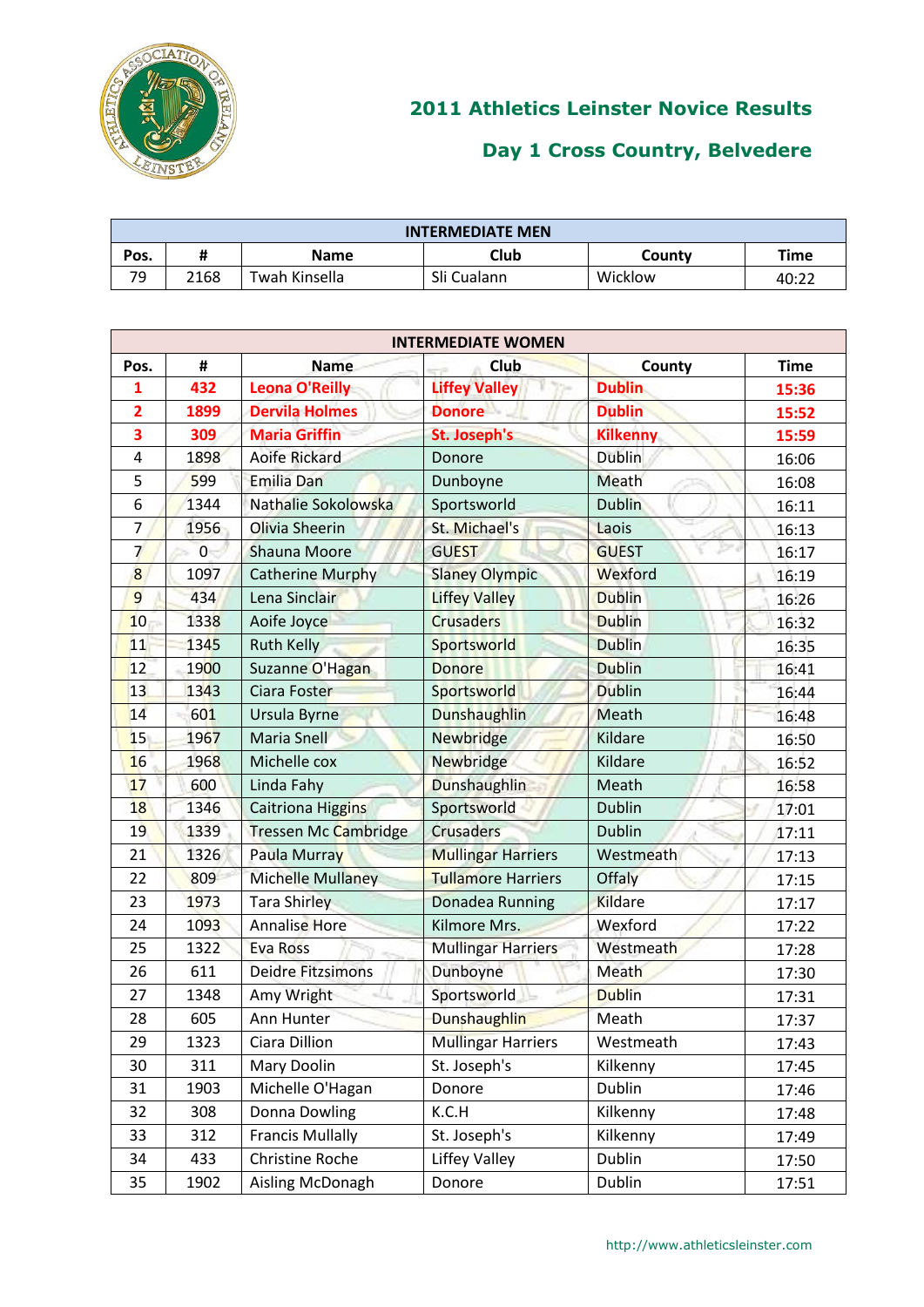

| <b>INTERMEDIATE WOMEN</b> |      |                              |                           |                 |             |  |  |
|---------------------------|------|------------------------------|---------------------------|-----------------|-------------|--|--|
| Pos.                      | #    | <b>Name</b>                  | Club                      | County          | <b>Time</b> |  |  |
| 36                        | 1327 | Vera Mc Cool                 | <b>Mullingar Harriers</b> | Westmeath       | 17:57       |  |  |
| 37                        | 1951 | Sile Carroll                 | Castlecomer               | Kilkenny        | 17:58       |  |  |
| 38                        | 267  | Siobhan O'Shea               | <b>Slaney Olympic</b>     | Wexford         | 18:02       |  |  |
| 39                        | 305  | Sinead Foley                 | K.C.H                     | Kilkenny        | 18:05       |  |  |
| 40                        | 1905 | <b>Marianne Dunlevy</b>      | Donore                    | <b>Dublin</b>   | 18:12       |  |  |
| 41                        | 1350 | Ciara Kerrigan               | Sportsworld               | <b>Dublin</b>   | 18:13       |  |  |
| 42                        | 435  | Linda Spratt                 | <b>Liffey Valley</b>      | <b>Dublin</b>   | 18:19       |  |  |
| 43                        | 812  | <b>Mary Daly</b>             | <b>Tullamore Harriers</b> | Offaly          | 18:22       |  |  |
| 44                        | 1952 | Ann Doyle                    | Gowran                    | Kilkenny        | 18:31       |  |  |
| 45                        | 56   | Michelle O' Neill            | Tinryland                 | Carlow          | 18:39       |  |  |
| 46                        | 1353 | <b>Orlagh Fleming Lavery</b> | Sportsworld               | <b>Dublin</b>   | 18:42       |  |  |
| 47                        | 310  | <b>Anita Barry</b>           | St. Joseph's              | <b>Kilkenny</b> | 18:43       |  |  |
| 48                        | 1349 | Nuala O Connor               | Sportsworld               | <b>Dublin</b>   | 18:48       |  |  |
| 49                        | 431  | <b>Geraldine Feely</b>       | <b>Liffey Valley</b>      | <b>Dublin</b>   | 18:55       |  |  |
| 50                        | 114  | <b>Kate Millea</b>           | K.C.H                     | <b>Kilkenny</b> | 18:56       |  |  |
| 51                        | 313  | <b>Caroline Mullally</b>     | St. Joseph's              | Kilkenny        | 19:01       |  |  |
| 52                        | 405  | <b>Catherine Connor</b>      | <b>Menapians</b>          | Wexford         | 19:04       |  |  |
| 53                        | 306  | Oonagh Hennessy              | K.C.H                     | Kilkenny        | 19:08       |  |  |
| 54                        | 436  | Marjorie Twomey              | <b>Liffey Valley</b>      | <b>Dublin</b>   | 19:12       |  |  |
| 55                        | 813  | Mags Grennan                 | <b>Tullamore Harriers</b> | Offaly          | 19:14       |  |  |
| 56                        | 1352 | <b>Ann Delaney</b>           | Sportsworld               | <b>Dublin</b>   | 19:16       |  |  |
| 57                        | 1955 | Ciara O'Farrell              | Gowran                    | Kilkenny        | 19:24       |  |  |
| 58                        | 1954 | Siobhan O'Dwyer              | Gowran                    | Kilkenny        | 19:32       |  |  |
| 59                        | 810  | Nita McLoughlin              | <b>Tullamore Harriers</b> | Offaly          | 19:45       |  |  |
| 60                        | 879  | <b>Sharon Kehoe</b>          | Kilmore Mrs.              | Wexford         | 19:54       |  |  |
| 61                        | 1100 | <b>Jane Porter</b>           | <b>Slaney Olympic</b>     | Wexford         | 20:00       |  |  |
| 62                        | 315  | Maggie Helen                 | St. Joseph's              | Kilkenny        | 20:00       |  |  |
| 63                        | 1098 | Sabina Sweeney               | <b>Slaney Olympic</b>     | Wexford         | N.T         |  |  |
| 64                        | 269  | Ciara Kearney                | <b>Slaney Olympic</b>     | Wexford         | N.T         |  |  |
| 65                        | 268  | <b>Helena Browne</b>         | <b>Slaney Olympic</b>     | Wexford         | N.T         |  |  |
| 66                        | 307  | <b>Niamh Carroll</b>         | K.C.H                     | <b>Kilkenny</b> | N.          |  |  |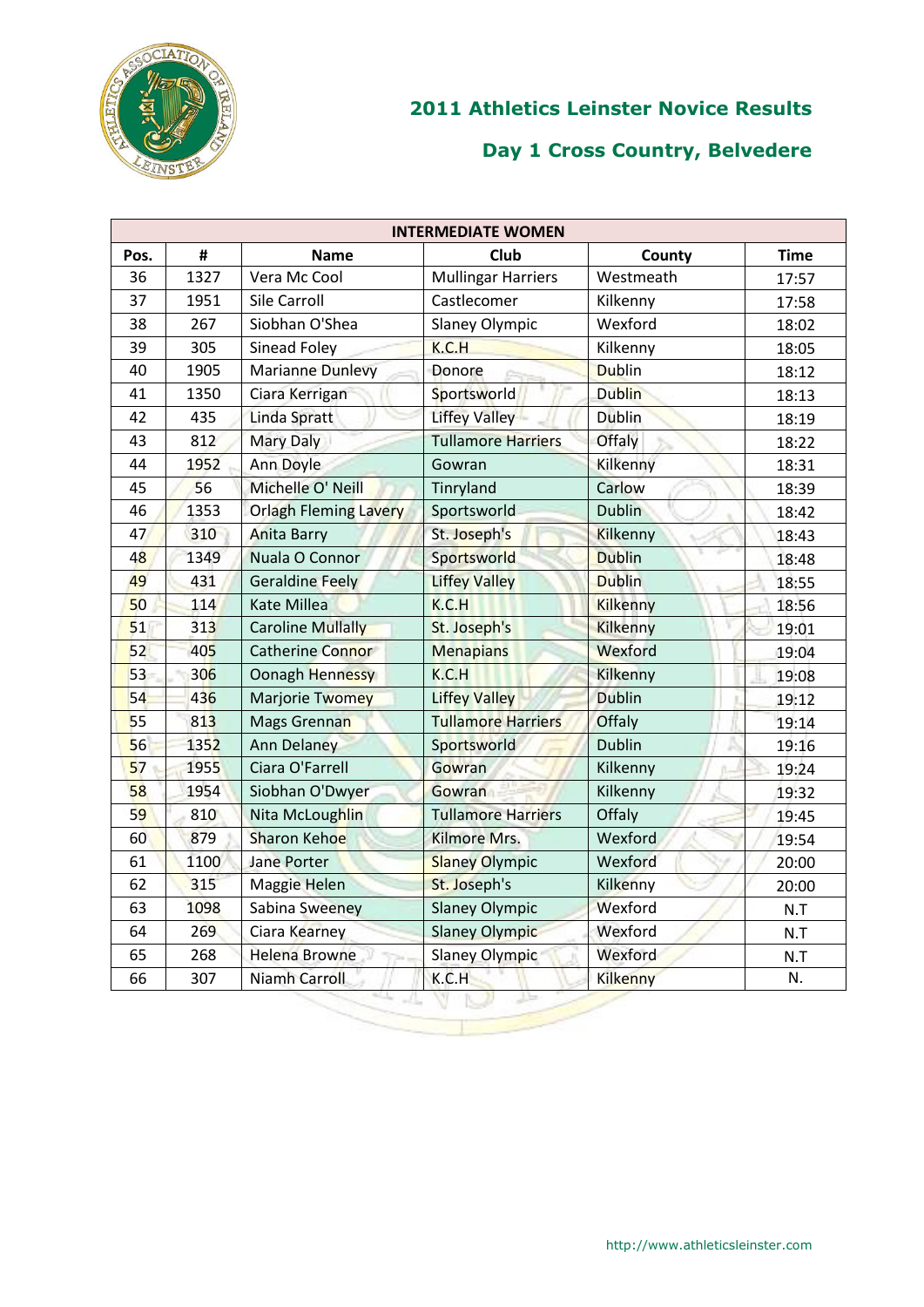

| <b>INTERMEDIATE MEN CLUB</b> |                 |      |                        |                       |                  |              |  |
|------------------------------|-----------------|------|------------------------|-----------------------|------------------|--------------|--|
| <b>Team</b>                  | <b>Position</b> | #    | <b>Name</b>            | Club                  | County           | <b>Score</b> |  |
|                              | 5               | 663  | <b>Catch Grennan</b>   | <b>Tullamore</b>      | <b>Offaly</b>    |              |  |
|                              | 13              | 665  | <b>Mark Serviss</b>    | <b>Tullamore</b>      | <b>Offaly</b>    | 61           |  |
| 1                            | 18              | 664  | <b>Dave Fox</b>        | <b>Tullamore</b>      | <b>Offaly</b>    |              |  |
|                              | 25              | 669  | <b>Mick Murphy</b>     | <b>Tullamore</b>      | <b>Offaly</b>    |              |  |
|                              | 8               | 1411 | <b>Paddy Kelly</b>     | <b>Mullingar</b>      | <b>Westmeath</b> |              |  |
| $\overline{2}$               | 15              | 1412 | <b>Martin Lyons</b>    | <b>Mullingar</b>      | <b>Westmeath</b> | 75           |  |
|                              | 16              | 1413 | <b>Michael Gibson</b>  | <b>Mullingar</b>      | <b>Westmeath</b> |              |  |
|                              | 36              | 1415 | <b>Ben</b>             | <b>Mullingar</b>      | <b>Westmeath</b> |              |  |
|                              | 9               | 1944 | <b>Paul Duffy</b>      | <b>Sportsworld</b>    | <b>Dublin</b>    |              |  |
| 3                            | 30              | 622  | <b>Gareth Murran</b>   | <b>Sportsworld</b>    | <b>Dublin</b>    | 117          |  |
|                              | 38              | 623  | <b>Barry Smith</b>     | <b>Sportsworld</b>    | <b>Dublin</b>    |              |  |
|                              | 40              | 618  | <b>Damien Kelly</b>    | <b>Sportsworld</b>    | <b>Dublin</b>    |              |  |
|                              | 22              | 713  | <b>Paul Gibbons</b>    | S.B.R                 | Wexford          |              |  |
|                              | 28              | 720  | Dennis Moynihan        | S.B.R                 | Wexford          | 119          |  |
| 4                            | 32              | 716  | <b>Bernard Fortune</b> | S.B.R                 | Wexford          |              |  |
| īπ                           | 37              | 714  | Myler Gibbons          | S.B.R                 | Wexford          |              |  |
| n,                           | $\overline{3}$  | 2172 | Mikie Kavanagh         | <b>Sli Cualann</b>    | <b>Wicklow</b>   |              |  |
|                              | 10              | 2166 | <b>Cormac Conroy</b>   | Sli Cualann           | Wicklow          | 134          |  |
| 5                            | 42              | 2167 | <b>Tony Collins</b>    | <b>Sli Cualann</b>    | Wicklow          |              |  |
|                              | 79              | 2168 | <b>Twah Kinsella</b>   | <b>Sli Cualann</b>    | Wicklow          |              |  |
|                              | $\overline{7}$  | 1880 | <b>Kevin Murphy</b>    | <b>Slaney Olympic</b> | Wexford          | 143          |  |
|                              | 31              | 2151 | Martin Monaghan        | <b>Slaney Olympic</b> | Wexford          |              |  |
| $6\phantom{a}$               | 48              | 1884 | Michael Jordan         | <b>Slaney Olympic</b> | Wexford          |              |  |
|                              | 57              | 1885 | <b>Niall O'Connor</b>  | <b>Slaney Olympic</b> | Wexford          |              |  |
|                              | $\overline{4}$  | 583  | <b>Nevill Reilly</b>   | Dunboyne              | Meath            |              |  |
|                              | 36              | 588  | Paul Gannon            | Dunboyne              | Meath            |              |  |
| 7                            | 69              | 587  | Rory Kavannagh         | Dunboyne              | Meath            | 179          |  |
|                              | 70              | 632  | Michael Cornyn         | Dunboyne              | Meath            |              |  |
|                              | 27              | 517  | <b>Sean Dowling</b>    | <b>Liffey Valley</b>  | <b>Dublin</b>    |              |  |
|                              | 43              | 513  | Paul Balfe             | <b>Liffey Valley</b>  | <b>Dublin</b>    |              |  |
| 8                            | 53              | 518  | Diarmuid o             | <b>Liffey Valley</b>  | <b>Dublin</b>    | 184          |  |
|                              | 61              | 521  | <b>Richard Oakley</b>  | <b>Liffey Valley</b>  | Dublin           |              |  |
|                              | 60              | 384  | Larry Lacey            | St. Joseph's          | Kilkenny         |              |  |
|                              | 68              | 389  | Rocky Mernagh          | St. Joseph's          | Kilkenny         |              |  |
| 9                            | 75              | 388  | Sean Hokey             | St. Joseph's          | Kilkenny         | 279          |  |
|                              | 76              | 1929 | Michael Ryan           | St. Joseph's          | Kilkenny         |              |  |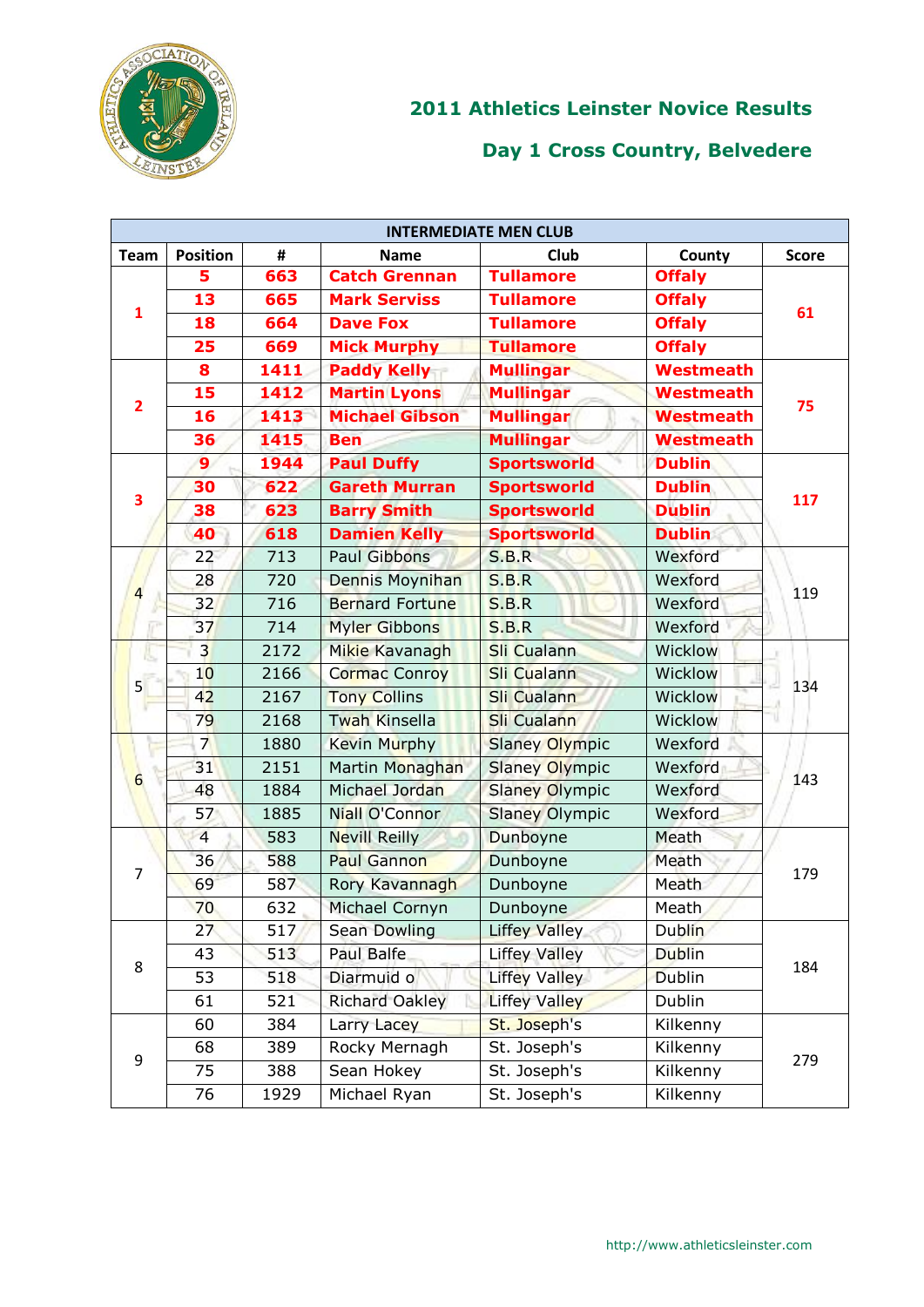

|                 | <b>INTERMEDIATE WOMEN CLUB</b> |      |                          |                           |                  |              |  |  |
|-----------------|--------------------------------|------|--------------------------|---------------------------|------------------|--------------|--|--|
| <b>Team</b>     | <b>Position</b>                | #    | <b>Name</b>              | Club                      | County           | <b>Score</b> |  |  |
|                 | 6                              | 1344 | <b>Nathalie</b>          | <b>Sportsworld</b>        | <b>Dublin</b>    |              |  |  |
| 1               | 11                             | 1345 | <b>Ruth Kelly</b>        | <b>Sportsworld</b>        | <b>Dublin</b>    | 48           |  |  |
|                 | 13                             | 1343 | <b>Ciara Foster</b>      | <b>Sportsworld</b>        | <b>Dublin</b>    |              |  |  |
|                 | 18                             | 1346 | <b>Caitriona Higgins</b> | <b>Sportsworld</b>        | <b>Dublin</b>    |              |  |  |
|                 | $\overline{2}$                 | 1899 | <b>Dervila Holmes</b>    | <b>Donore</b>             | <b>Dublin</b>    |              |  |  |
|                 | 4                              | 1898 | <b>Aoife Rickard</b>     | <b>Donore</b>             | <b>Dublin</b>    |              |  |  |
| $\overline{2}$  | 12                             | 1900 | <b>Suzanne O'Hagan</b>   | <b>Donore</b>             | <b>Dublin</b>    | 49           |  |  |
|                 | 31                             | 1903 | <b>Michelle O'Hagan</b>  | <b>Donore</b>             | <b>Dublin</b>    |              |  |  |
|                 | 1                              | 432  | <b>Leona O'Reilly</b>    | <b>Liffey Valley</b>      | <b>Dublin</b>    |              |  |  |
|                 | $\overline{9}$                 | 434  | <b>Lena Sinclair</b>     | <b>Liffey Valley</b>      | <b>Dublin</b>    |              |  |  |
| 3               | 34                             | 433  | <b>Christine Roche</b>   | <b>Liffey Valley</b>      | <b>Dublin</b>    | 86           |  |  |
|                 | 42                             | 435  | <b>Linda Spratt</b>      | <b>Liffey Valley</b>      | <b>Dublin</b>    |              |  |  |
|                 | 21                             | 1326 | Paula Murray             | <b>Mullingar Harriers</b> | Westmeath        | 111          |  |  |
| īε              | 25                             | 1322 | <b>Eva Ross</b>          | <b>Mullingar Harriers</b> | Westmeath        |              |  |  |
|                 | 29                             | 1323 | <b>Ciara Dillion</b>     | <b>Mullingar Harriers</b> | Westmeath        |              |  |  |
|                 | 36                             | 1327 | Vera Mc Cool             | <b>Mullingar Harriers</b> | <b>Westmeath</b> |              |  |  |
| n,              | $\overline{3}$                 | 309  | <b>Maria Griffin</b>     | St. Joseph's              | Kilkenny         | 113<br>u     |  |  |
|                 | 30 <sup>°</sup>                | 311  | <b>Mary Doolin</b>       | St. Joseph's              | Kilkenny         |              |  |  |
| 5               | 3 <sup>3</sup>                 | 312  | <b>Francis Mullally</b>  | St. Joseph's              | Kilkenny         |              |  |  |
|                 | 47                             | 310  | <b>Anita Barry</b>       | St. Joseph's              | Kilkenny         |              |  |  |
|                 | 8 <sup>°</sup>                 | 1097 | <b>Catherine Murphy</b>  | <b>Slaney Olympic</b>     | Wexford          |              |  |  |
|                 | 38                             | 267  | Siobhan O'Shea           | <b>Slaney Olympic</b>     | Wexford          |              |  |  |
| $6\phantom{1}6$ | 61                             | 1100 | Jane Porter              | <b>Slaney Olympic</b>     | Wexford          | 170          |  |  |
|                 | 63                             | 1098 | <b>Sabina Sweeney</b>    | <b>Slaney Olympic</b>     | Wexford          |              |  |  |
|                 | 32                             | 308  | <b>Donna Dowling</b>     | K.C.H                     | Kilkenny         |              |  |  |
|                 | 39                             | 305  | Sinead Foley             | K.C.H                     | Kilkenny         |              |  |  |
| $\overline{7}$  | 50                             | 114  | <b>Kate Millea</b>       | K.C.H                     | Kilkenny         | 174          |  |  |
|                 | 53                             | 306  | <b>Oonagh Hennessy</b>   | K.C.H                     | Kilkenny         |              |  |  |
|                 | 22 <sup>6</sup>                | 809  | Michelle Mullaney        | <b>Tullamore Harriers</b> | <b>Offaly</b>    |              |  |  |
|                 | 43                             | 812  | Mary Daly                | <b>Tullamore Harriers</b> | <b>Offaly</b>    |              |  |  |
| 8               | 55                             | 813  | Mags Grennan             | <b>Tullamore Harriers</b> | Offaly           | 179          |  |  |
|                 | 59                             | 810  | Nita McLoughlin          | <b>Tullamore Harriers</b> | Offaly           |              |  |  |
|                 |                                |      |                          |                           |                  |              |  |  |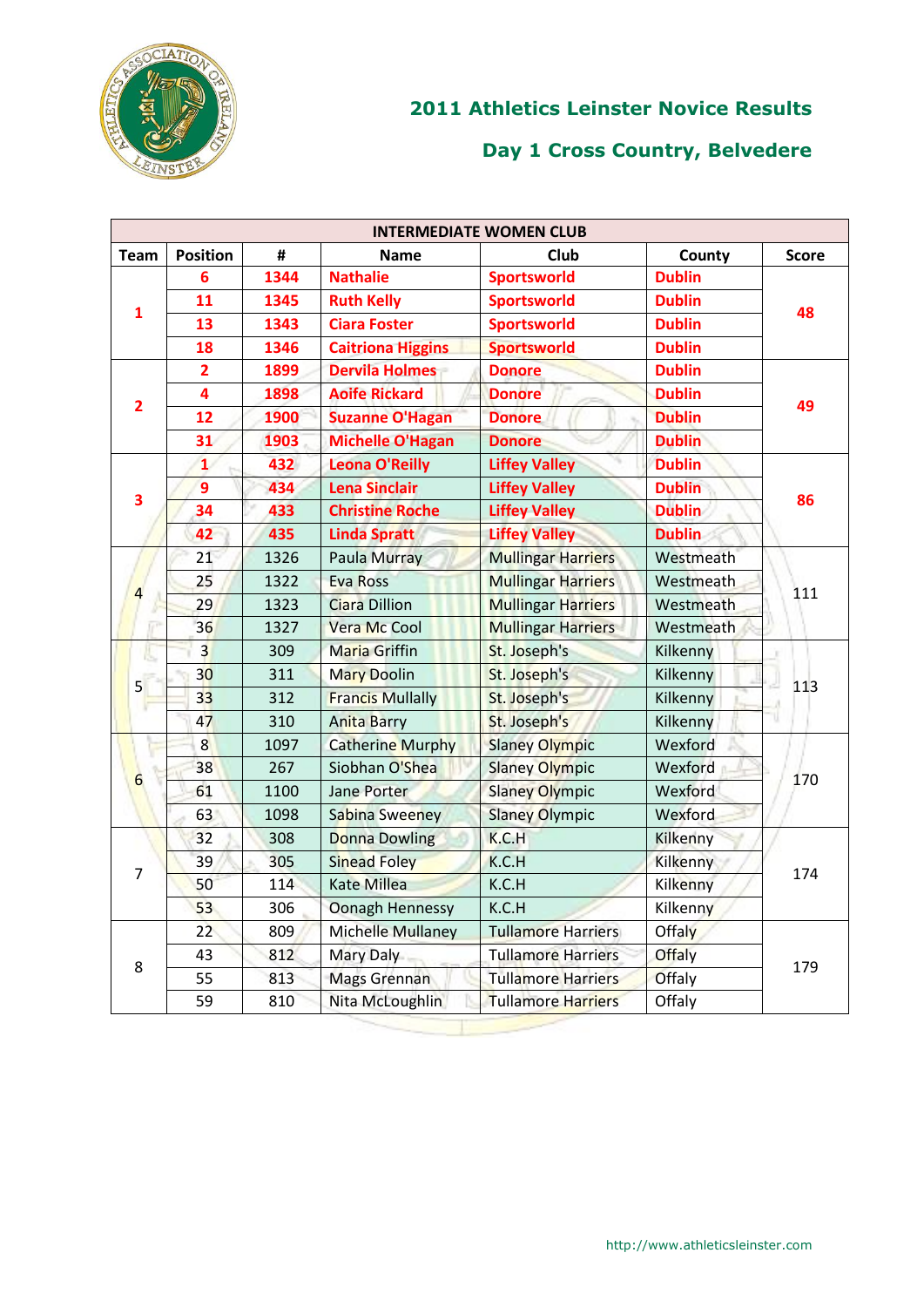

| <b>INTERMEDIATE MEN COUNTY</b> |                 |                |                          |                           |                |              |  |
|--------------------------------|-----------------|----------------|--------------------------|---------------------------|----------------|--------------|--|
| <b>Team</b>                    | <b>Position</b> | $\pmb{\sharp}$ | <b>Name</b>              | Club                      | County         | <b>Score</b> |  |
|                                | 1               | 584            | <b>Mark Hoey</b>         | <b>Star of the Sea</b>    | <b>Meath</b>   |              |  |
|                                | 4               | 583            | <b>Nevill Reilly</b>     | <b>Dunboyne</b>           | <b>Meath</b>   | 111          |  |
|                                | 17              | 1870           | <b>Ronan Wogan</b>       | <b>Slane</b>              | <b>Meath</b>   |              |  |
| $\mathbf{1}$                   | 24              | 590            | <b>Loughlin Campion</b>  | <b>St. Andrew's</b>       | <b>Meath</b>   |              |  |
|                                | 29              | 586            | <b>Robert Caffery</b>    | <b>St. Brigid's</b>       | <b>Meath</b>   |              |  |
|                                | 36              | 588            | <b>Paul Gannon</b>       | <b>Dunboyne</b>           | <b>Meath</b>   |              |  |
|                                | 5               | 663            | <b>Catch Grennan</b>     | <b>Tullamore Harriers</b> | <b>Offaly</b>  |              |  |
|                                | 13              | 665            | <b>Mark Serviss</b>      | <b>Tullamore Harriers</b> | <b>Offaly</b>  |              |  |
|                                | 18              | 664            | <b>Dave Fox</b>          | <b>Tullamore Harriers</b> | <b>Offaly</b>  |              |  |
| $\overline{2}$                 | 25              | 669            | <b>Mick Murphy</b>       | <b>Tullamore Harriers</b> | <b>Offaly</b>  | 120          |  |
|                                | 26              | 668            | <b>Eddie Garry</b>       | <b>Tullamore Harriers</b> | <b>Offaly</b>  |              |  |
|                                | 33              | 667            | <b>Richie Galvin</b>     | <b>Tullamore Harriers</b> | <b>Offaly</b>  |              |  |
|                                | $\overline{7}$  | 1880           | <b>Kevin Murphy</b>      | <b>Slaney Olympic</b>     | <b>Wexford</b> |              |  |
|                                | 22              | 713            | <b>Paul Gibbons</b>      | S.B.R                     | <b>Wexford</b> | 143          |  |
|                                | 23              | 55             | <b>Ger Moloney</b>       | <b>St. Paul's</b>         | <b>Wexford</b> |              |  |
| З                              | 28              | 720            | <b>Dennis Moynihan</b>   | <b>S.B.R</b>              | <b>Wexford</b> |              |  |
| c,                             | 31              | 2151           | <b>Martin Monaghan</b>   | <b>Slaney Olympic</b>     | <b>Wexford</b> |              |  |
|                                | 32              | 716            | <b>Bernard Fortune</b>   | S.B.R                     | <b>Wexford</b> |              |  |
|                                | $\overline{9}$  | 1944           | <b>Paul Duffy</b>        | Sportsworld               | <b>Dublin</b>  | 187          |  |
|                                | 27              | 517            | <b>Sean Dowling</b>      | <b>Liffey Valley</b>      | <b>Dublin</b>  |              |  |
| $\overline{a}$                 | 30              | 622            | <b>Gareth Murran</b>     | Sportsworld               | <b>Dublin</b>  |              |  |
|                                | 38              | 623            | <b>Barry Smith</b>       | Sportsworld               | <b>Dublin</b>  |              |  |
|                                | 40              | 618            | Damien Kelly             | Sportsworld               | <b>Dublin</b>  |              |  |
|                                | 43              | 513            | <b>Paul Balfe</b>        | <b>Liffey Valley</b>      | <b>Dublin</b>  |              |  |
|                                | $\overline{8}$  | 1411           | Paddy Kelly              | <b>Mullingar Harriers</b> | Westmeath      |              |  |
|                                | 15              | 1412           | <b>Martin Lyons</b>      | <b>Mullingar Harriers</b> | Westmeath      |              |  |
|                                | 16              | 1413           | <b>Michael Gibson</b>    | <b>Mullingar Harriers</b> | Westmeath      |              |  |
| 5                              | 36              | 1415           | <b>Ben Vaitkevichius</b> | <b>Mullingar Harriers</b> | Westmeath      | 198          |  |
|                                | 46              | 1416           | David Fagan              | <b>Mullingar Harriers</b> | Westmeath      |              |  |
|                                | 77              | 1452           | Paddy Daly               | <b>Mullingar Harriers</b> | Westmeath      |              |  |
|                                | $\overline{2}$  | 1930           | <b>Thomas Hayes</b>      | K.C.H                     | Kilkenny       |              |  |
|                                | 12              | 1931           | David McPherson          | K.C.H                     | Kilkenny       |              |  |
|                                | 34              | 1928           | <b>Jimmy Barcoe</b>      | Gowran                    | Kilkenny       |              |  |
| 6                              | 59              | 1933           | Lyndon Barcoe            | Gowran                    | Kilkenny       | 213          |  |
|                                | 60              | 384            | Larry Lacey              | St. Joseph's              | Kilkenny       |              |  |
|                                | 64              | 1932           | Denis Carrigan           | K.C.H                     | Kilkenny       |              |  |